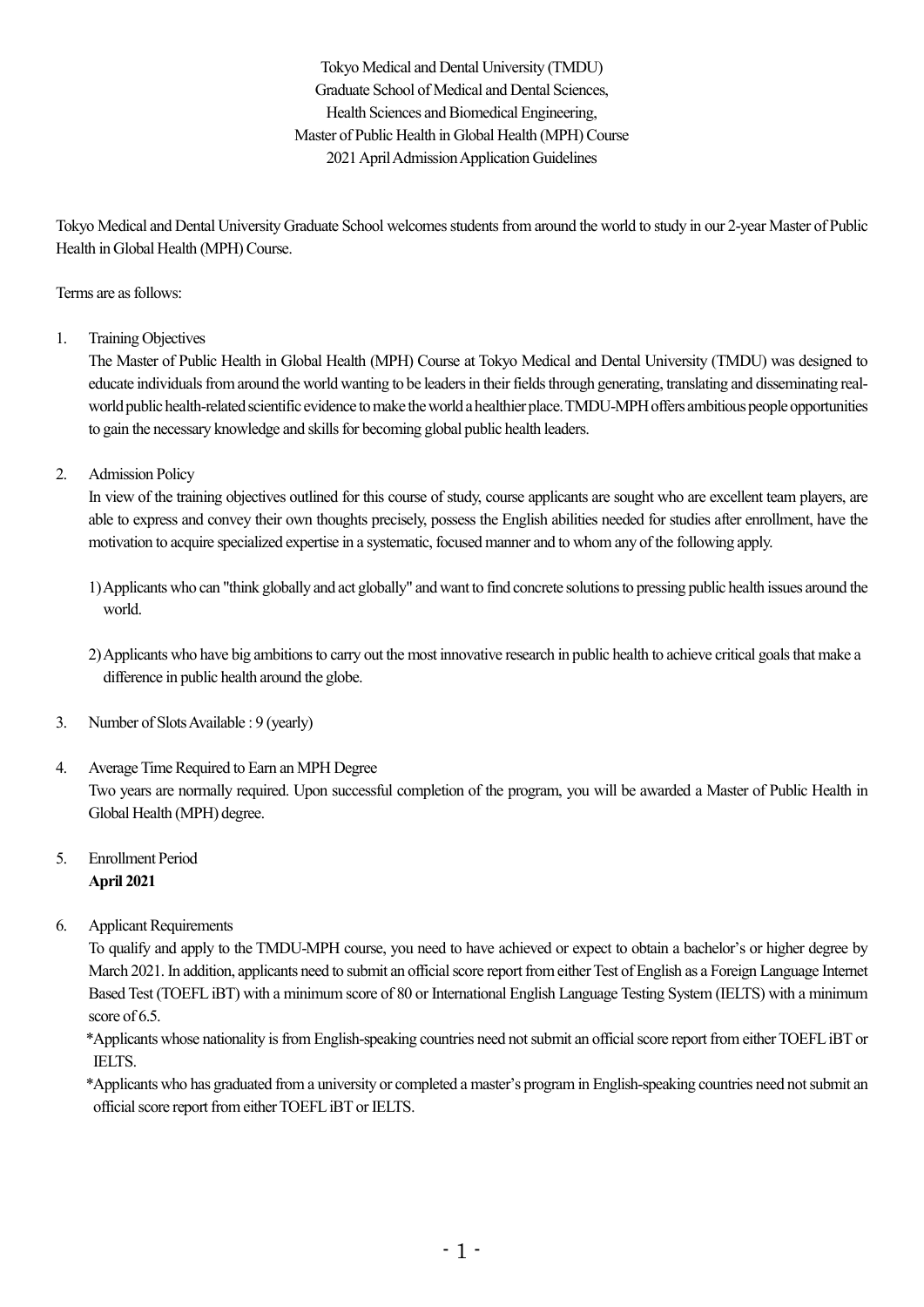## 7. Application Schedule

Please prepare and mail the required application documents in one package (see #8 for more details) to the following address during designated period.

# **\*Another roundof application – selection schedule forOctober2021 admission may ormay not be announced, depending on seats availability**

#### **October 1 to 30, 2020**

Graduate SchoolAdmissionTeam,Admission Section, Institute of Education,Tokyo Medical and Dental University 1-5-45Yushima, Bunkyo-ku,Tokyo,Japan Postal code: 113-8510

#### 8. Application Documents

## (1) **Application form (Form 1)**

Please download from http://www.tmd.ac.jp/cmn/mphgh/admissions.html.

Affix, to the designated locations, a photograph or digital image of you, taken within the past 3 months. Format: 4×3 cm in size, upper frontal view, without a hat or head covering (unless normally worn every day for religious reasons). Write your name and nationality on the back, and paste it on the application form asindicated. For a desired supervisor who isto provide you with academic guidance, information, and supervise your research project that you will conduct in the second year, prioritize your desired supervisor among three members from the TMDU-MPH faculty list and write down in order of preference.

## (2) **Statement of Purpose and Objectives(Form 2)**

Please describe your motivation to study public health, your focused research interest in the field of public health, and your career plans in public health upon completion of the program. This statement must be typewritten or written in block letters. Though there is no set limit, most statements are 1-2 pages, single-spaced.

#### (3) **RecommendationLettersin Japanese orEnglish**

Required:Aletter of reference froma senior member of the institution to which the applicant belongs Desired:Aletter of reference from a supervisor who knows you, the applicant, personally

#### (4) **Academic transcript**

- Official sealed academic transcript from university
- Official academic transcript from graduate school attended (if applicable, required only for applicants who have graduated or expect to graduate froma master's or doctoral course)

#### (5) **Certificate of completion or graduation**

- Certificate of (expected) graduation fromuniversity
- Certificate of graduation or diploma showing completion (or expected completion) of a graduate course (if applicable, required only for applicants who have graduated or expect to graduate froma master's or doctoral course)
- (6) **Official record of your English language proficiency** (required only for applicants whose nationality is not from Englishspeaking countries)

A photocopy of an official score report from either TOEFL iBT or IELTS.

(7) **Payment record of entrance exam fee**: 36,000 yen + remittance fee +Yen exchange transaction fee

Applicants are responsible for paying the bank transfer fee. Please transfer entrance exam fee, remittance fee and yen exchange transaction feesin Japan by a telegraphic transfer. If you do not pay allrequired fees, your application may not be accepted for a lack of entrance examfee.

TMDU bank account information is as follows:

- Bank name: MUFG Bank, Head office
- Address: 2-7-1, Marunouchi, Chiyoda-ku, Tokyo, Japan
- SWIFT Code: BOTKJPJT (needed only for overseas money transfer)
- Beneficiary name: National University Corporation Tokyo Medical and Dental University
- Account: Ordinary account- No.7897115
- \*In case the remitter's name is differentfromthe applicant's name, please state the applicant'sfull-name inBank Form.
- \*Put "49000" before youre name when you fill in the bank applicant(remitter) name.

\*Please informtoAdmission Section when you complete the payment.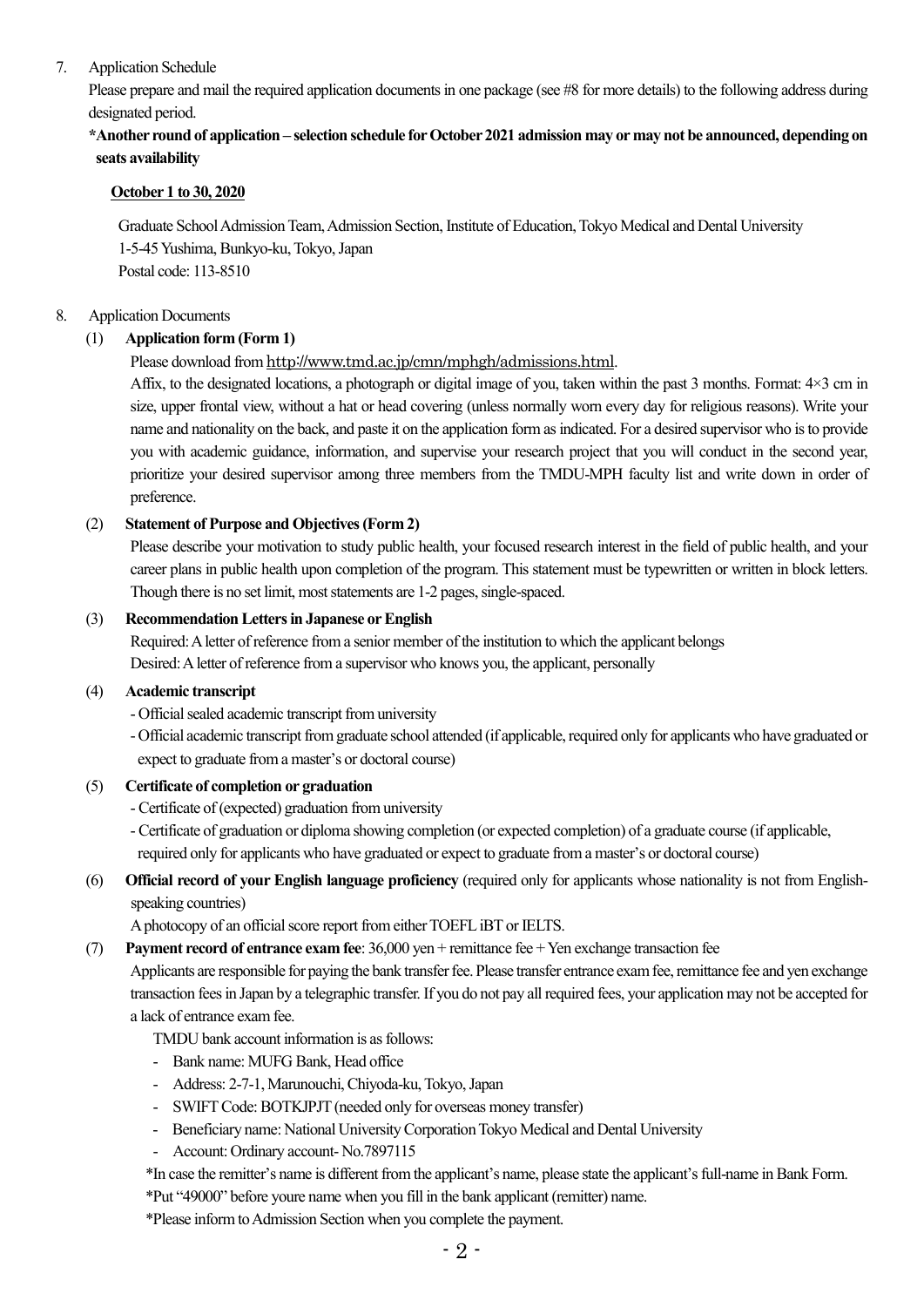- (8) **Official copy of your passport** (for overseas applicants who are not in Japan) or **residence card or entry visa** (front + back, for international applicants who reside in Japan) or **certificate of residence** (for Japanese citizens)
- (9) **Documentary proof ofsurname change** (only if name on submitted documents differ fromcurrentsurname) Copy of both sides of driver's license, residence records, family register, passport, or other form of ID

## **IMPORTANT NOTICE REGARDING SUBMISSION OF DOCUMENTS**

-Application documents, once submitted, will not be returned for any reason.

- All documents should be typed in English on paper of the same size (preferably A4).

- If any of the above documents (1-9) are written in a language other than Japanese or English, English translations of each must be attached.

#### 9. Selection Process

(1) Interview

After initial screening of application documents, candidates will be invited for a face-to-face or via Zoom interview session. Interview period: **November 30 to December 4, 2020 (further details,TBA)**

Date and time of interviews will be scheduled at the convenience of the applicants and the interviewers.

(2) Selection methods Acceptance to the graduate school is determined by a review of the submitted application documents and results of interview.

#### 10. Announcement of Successful Applicants

December 24, 2020

Successful applicants' examinee numbers will be posted on the TMDU website (http://www.tmd.ac.jp/english/). In addition, notice will be sent to successful applicants enclosed with documentsrelated to enrollment procedures by EMS.

11. Fees required at the time of enrollment (as of AY 2020)

Students must make arrangements to cover the following:

Admission fee:JPY282,000

First semester tuition\*: JPY 267,900 (JPY535,800 for a full year)

\*Tuition fees may be exempted based on student's academic performance and financialstatus. Please note that you can apply to this waiver program only after the school year begins and all students are required to pay enrollment fee and the first semester's tuition fee at the time of enrollment.

#### 12. Others

- (1) Incomplete application documents will not be accepted, so please be careful when filling out the form and collecting the necessary documentation.
- (2) If you need special consideration and/or arrangements for studying, due to illness or extraordinary causes such as physical disability, please informus at the time of application.
- (3) If any difference is found between actual fact and matters that you described in your application documents, there is a chance of your enrollment being revoked.
- (4) Handling of personal information

- Personal information collected in the selection process will not be used for any purposes other than to carry out health guidance or education after admission.

-TMDU will not disclose any personal information collected in the selection processto third parties without consent of the applicant according to the "National University Corporation Tokyo Medical and Dental University Personal Information Management Rules."

-Admission will be revoked if an applicant who applies under the condition of "expect to receive a bachelor's degree" is not able to attain said degree or to graduate by March 31, 2021.

(5) Students are advised to acquire some knowledge of Japanese culture, customs, weather, and the university system before arriving in Japan. Even though this course will be held in English, you will be required to speak some Japanese in your daily life outside the course. Therefore, we strongly advise all international students acquire some level of Japanese language proficiency before starting at TMDU.